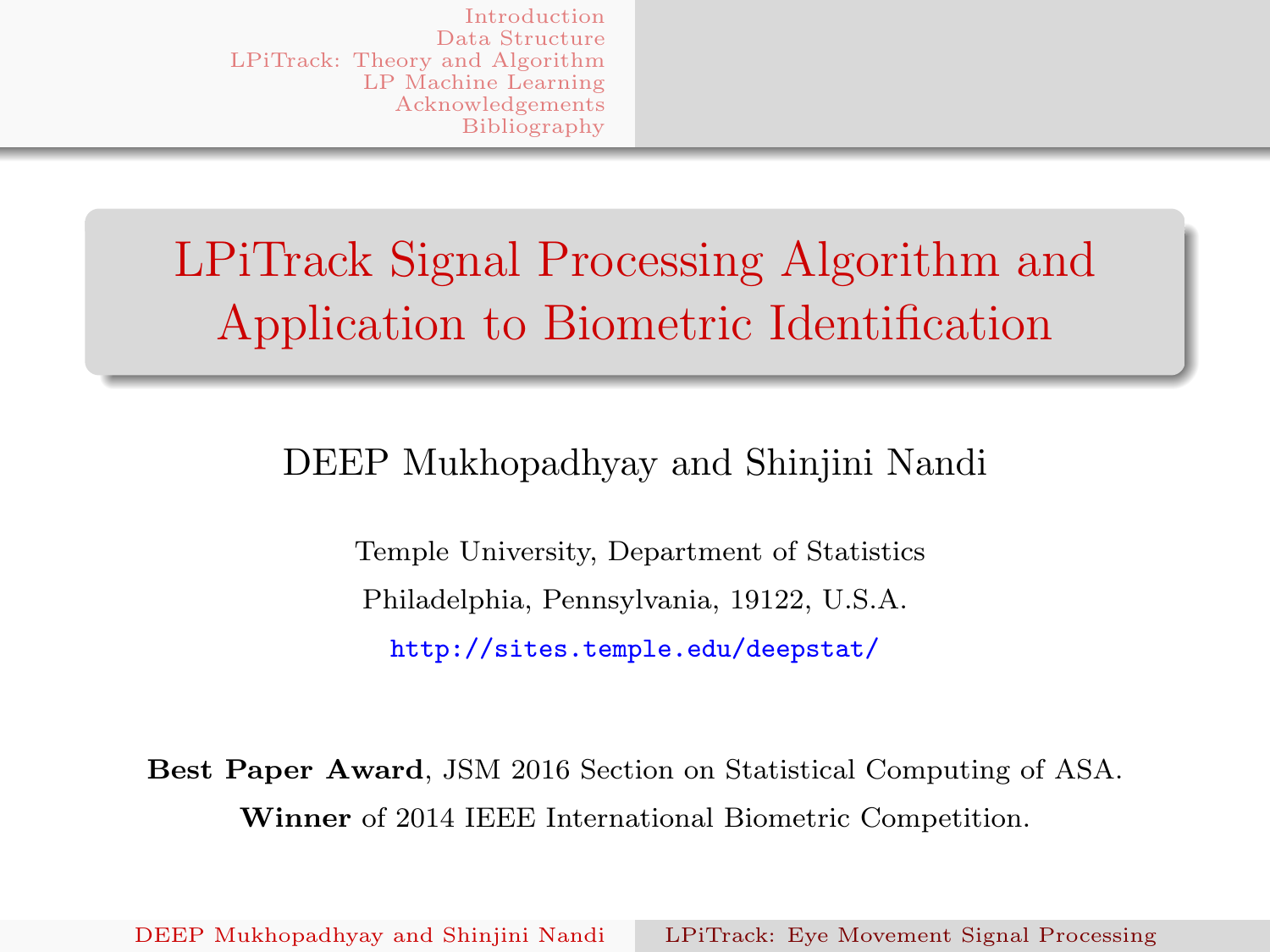# Outline

- 2 [Data Structure](#page-2-0)
- 3 [LPiTrack: Theo](#page-19-0)ry and Algorithm
	- LP Transform Coding
	- [LP](#page-2-0)Time
	- [LP S](#page-6-0)patial Correlation
	- [LP Shape Detec](#page-9-0)tor
	- [LP Repres](#page-9-0)entation Learning
- 4 [LP](#page-12-0)[Machine](#page-12-0) Learning
- 5 [Acknowledgemen](#page-14-0)ts
- 6 [Bibliogra](#page-19-0)phy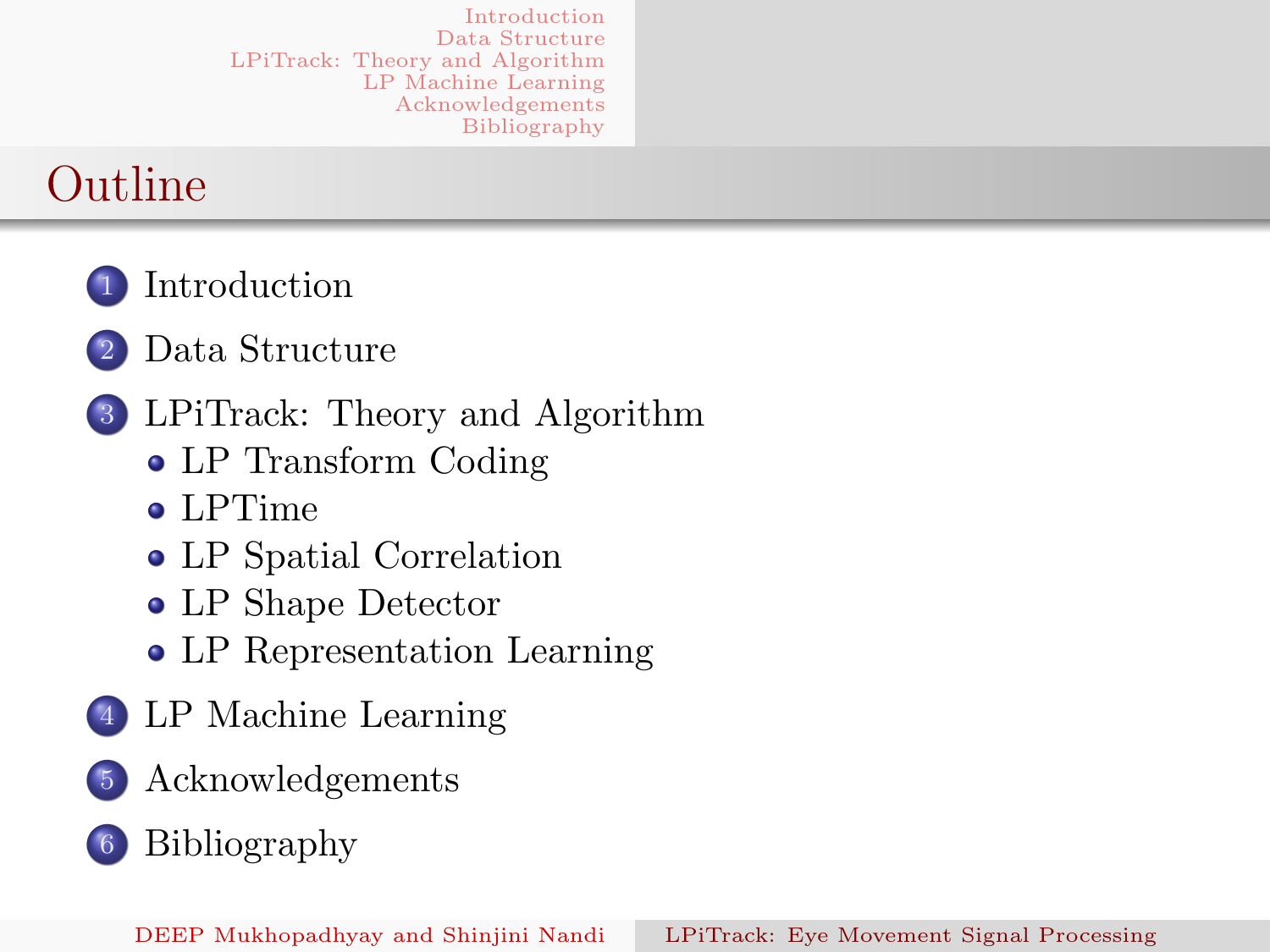# Motivation

<span id="page-2-0"></span>The study of eye movement patterns gaining increasing importance as modes of scientific inquiry. It has been used as a [primary](#page-6-0)[tool](#page-6-0)[to](#page-6-0)[an](#page-6-0)swer important research questions arising in [various fields:](#page-20-0)

- Marketing (Pieters, 2008, Teixeira et al., 2012)
- Psychology (Frank et al., 2014)
- Neuroscience (Anderson and MacAskill, 2013, Pereira et al., 2014)
- Biometrics (Kasprowski and Ober, 2012)
- Google Glass<sup>1</sup> . . . . . . .

. .<br>.<br>.

<sup>1</sup> [http://glassalmanac.com/google-patents-eye](http://glassalmanac.com/google-patents-eye-tracking-technology-glass/2426/)-tracking-technology-glass/2426/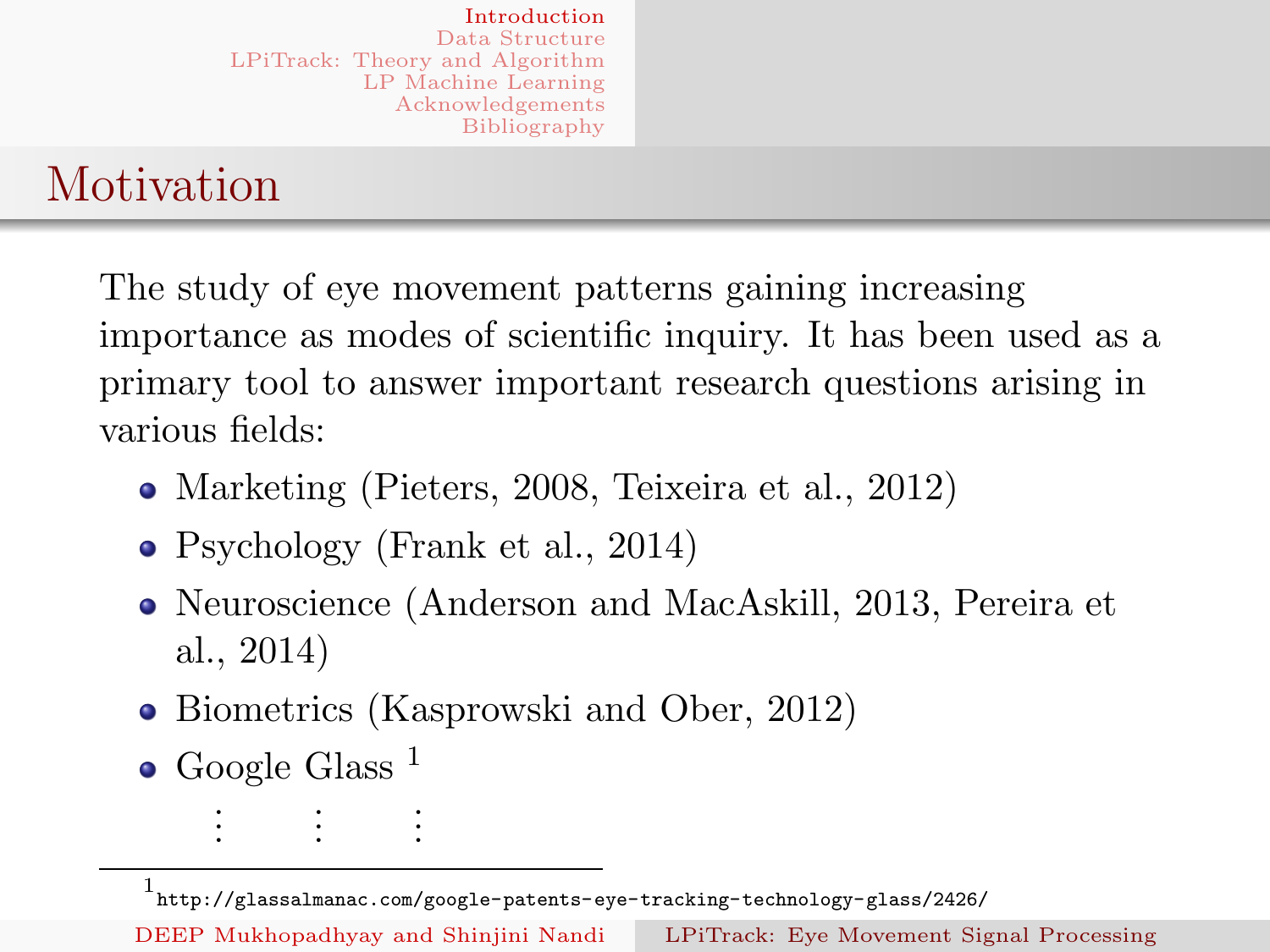### Goal

1. We proposes a generic nonparametric statistical modeling [scheme called](#page-2-0) LPiTrack for eye-movement trajectory data [analysis and comp](#page-15-0)ression.

2. We then apply that general algorithm for automated biometric identification (differentiate or identify or authenticate individuals) by mining distinctive eye movement patterns.

How can we use human eye movement dynamics to establish the identity of an individual? How to design such automated recognition system, which is computationally efficient, highly scalable (for large-scale implementation) and has a strong theoretical basis?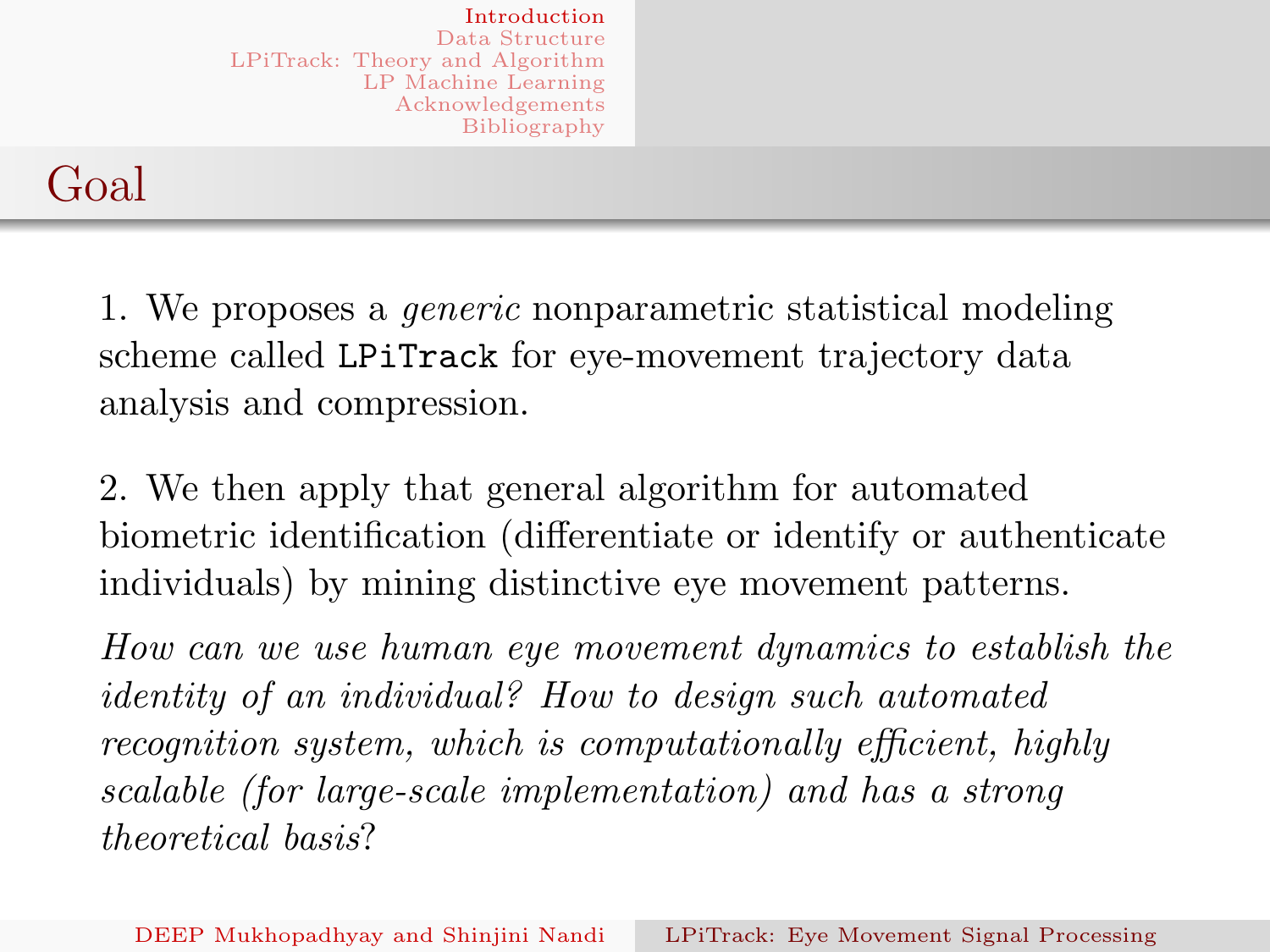### Current Practice

[The development o](#page-2-0)f SMART computational models for eye [movement signal p](#page-19-0)rocessing is still in its infancy.

Mostly based on primitive features (Holland and Komogortsev, 2013, Kasprowski and Ober, 2004) like total looking time, total number of fixations (i.e. the total number of fixations that met the  $> 100$  msec criterion), average velocity, average spatial location, average horizontal and vertical velocities etc. Simola et al. (2008) described temporal techniques based on hidden Markov models usually applied on gaze velocity/acceleration.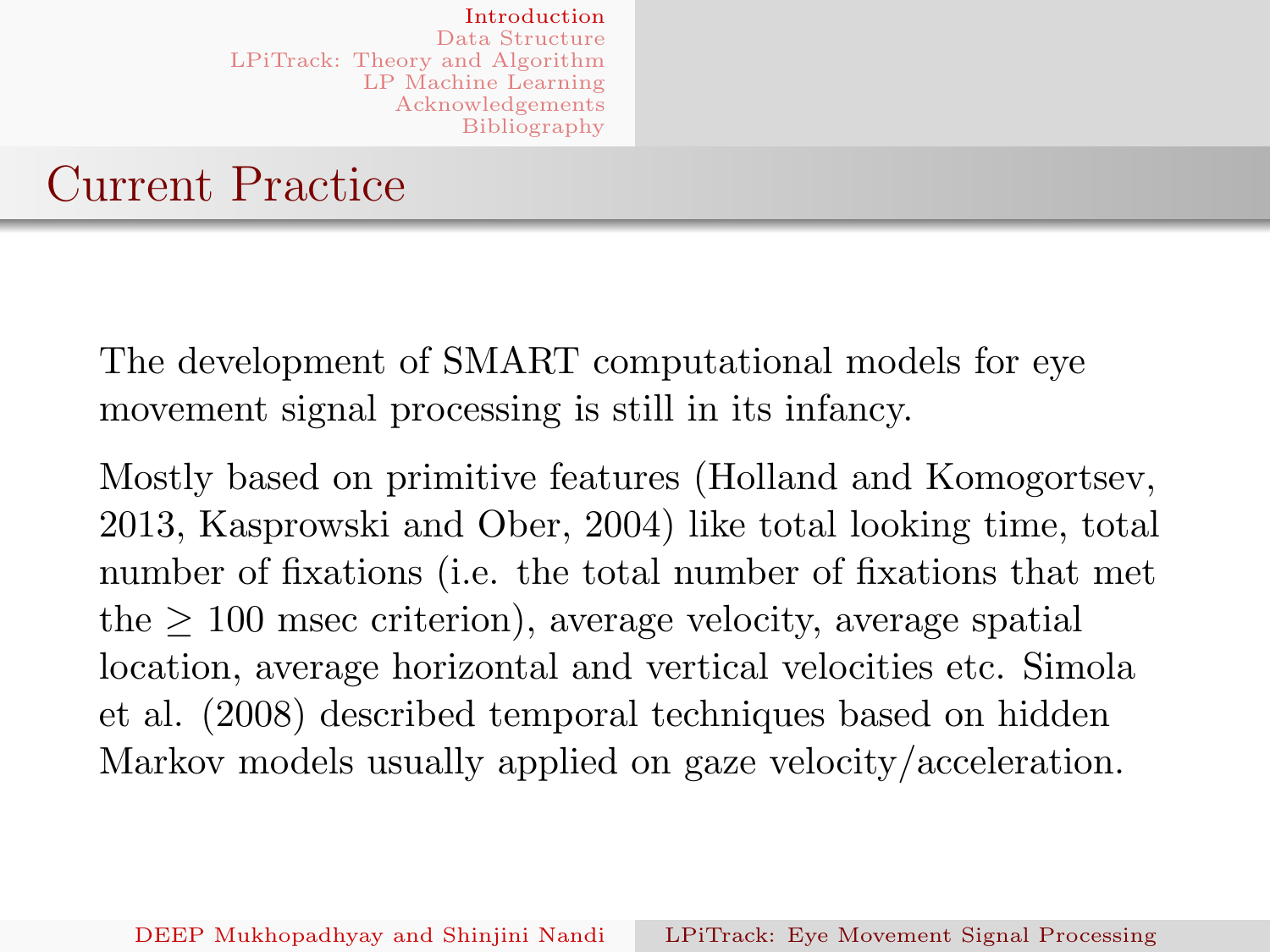### The Missing Piece

[There](#page-6-0)[exist](#page-6-0) [strikin](#page-6-0)g *disconnects*, *conceptually and* [algorithmically,](#page-19-0)[am](#page-19-0)ong these various 'isolated' naive methods; thus, not surprisingly, despite more than a decade of research, very little is known about unified statistical algorithms for designing an automated biometric recognition system.

More importantly, we are interested in developing a nonparametric algorithm that can systematically learn the representations of eye movement trajectories.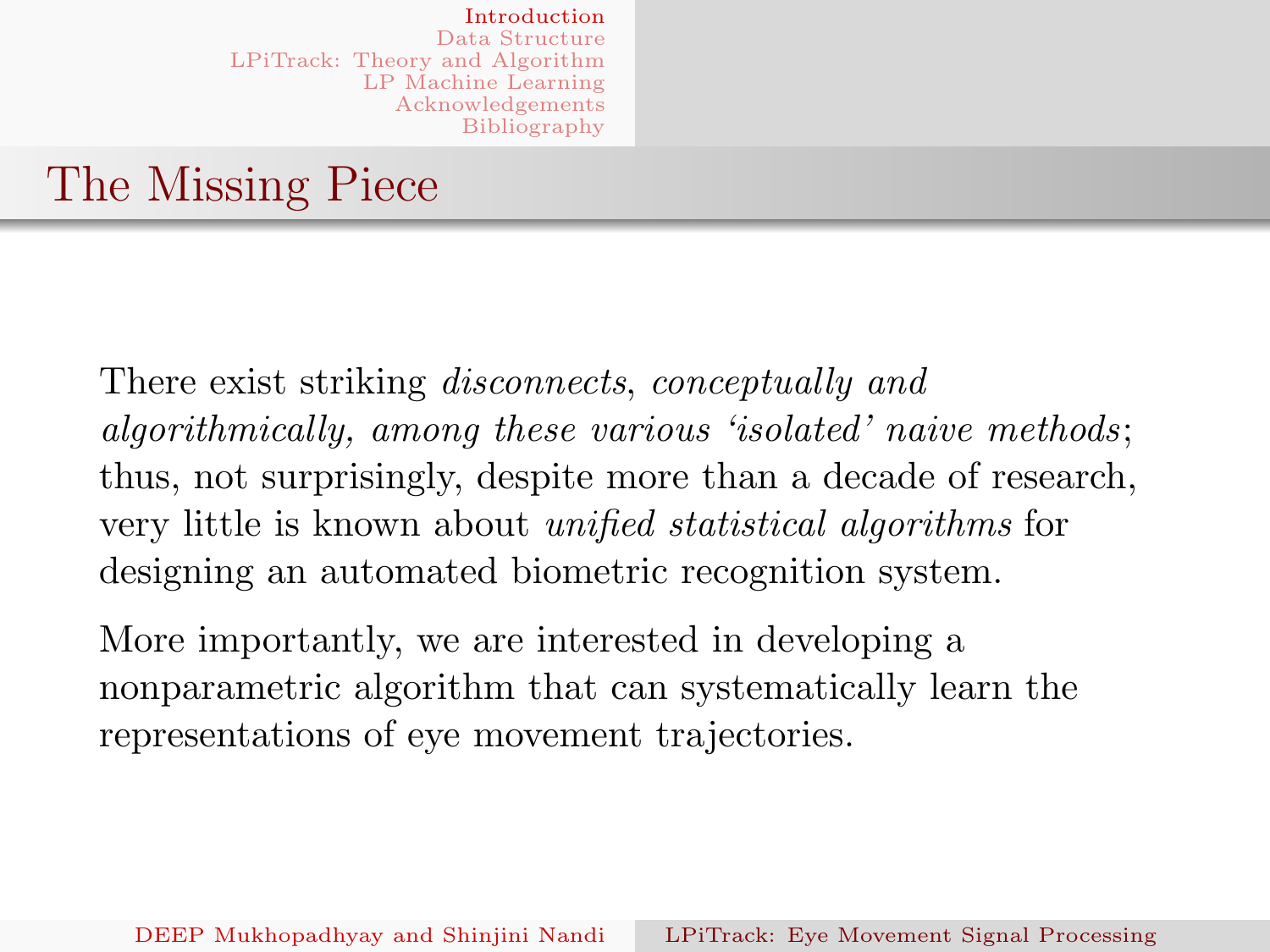### Data Structure

<span id="page-6-0"></span>[The dataset is com](#page-2-0)posed of 1430 samples recorded for 34 [subjects. Every sa](#page-9-0)mple consists of eye movement recordings [registered when a](#page-20-0) person observed an image. Every subject looked at several (20 to 50) different photographs. The modeling task is **identify subjects** ( $\#$  class  $=34$ ) based on their eye movement trajectories.

Kasprowski and Harezlak (2014) referred this data set as "one of the most challenging datasets used for eye movement biometrics so far."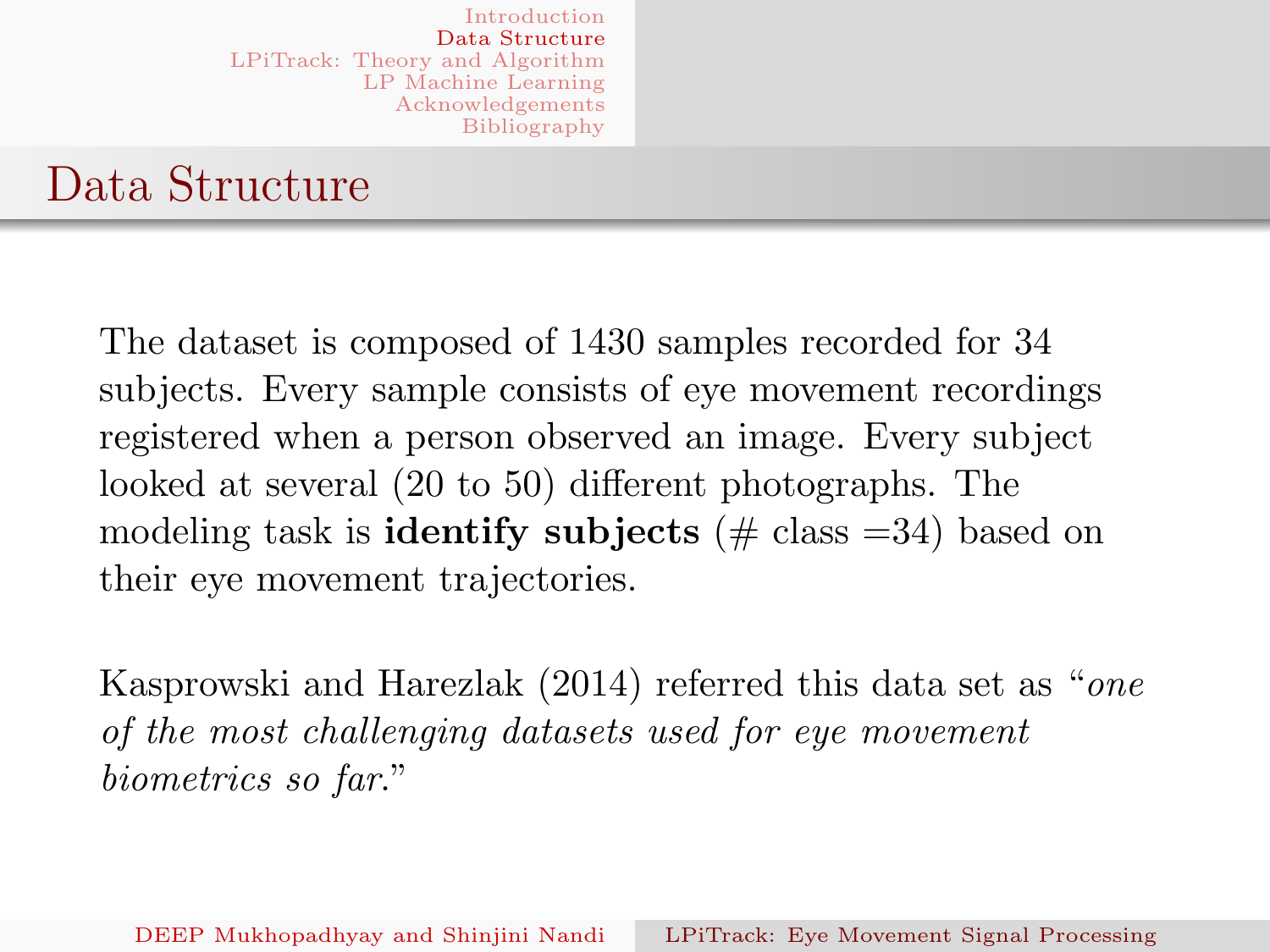

Figure 1: Eye Trajectory for subject id  $\#19$  on left and right plot for sub id  $#15$ . Spatial fixation regions have been highlighted. Clearly, the trajectories are of different lengths. The LPiTrack algorithm aims to learn the patterns to identify the individuals.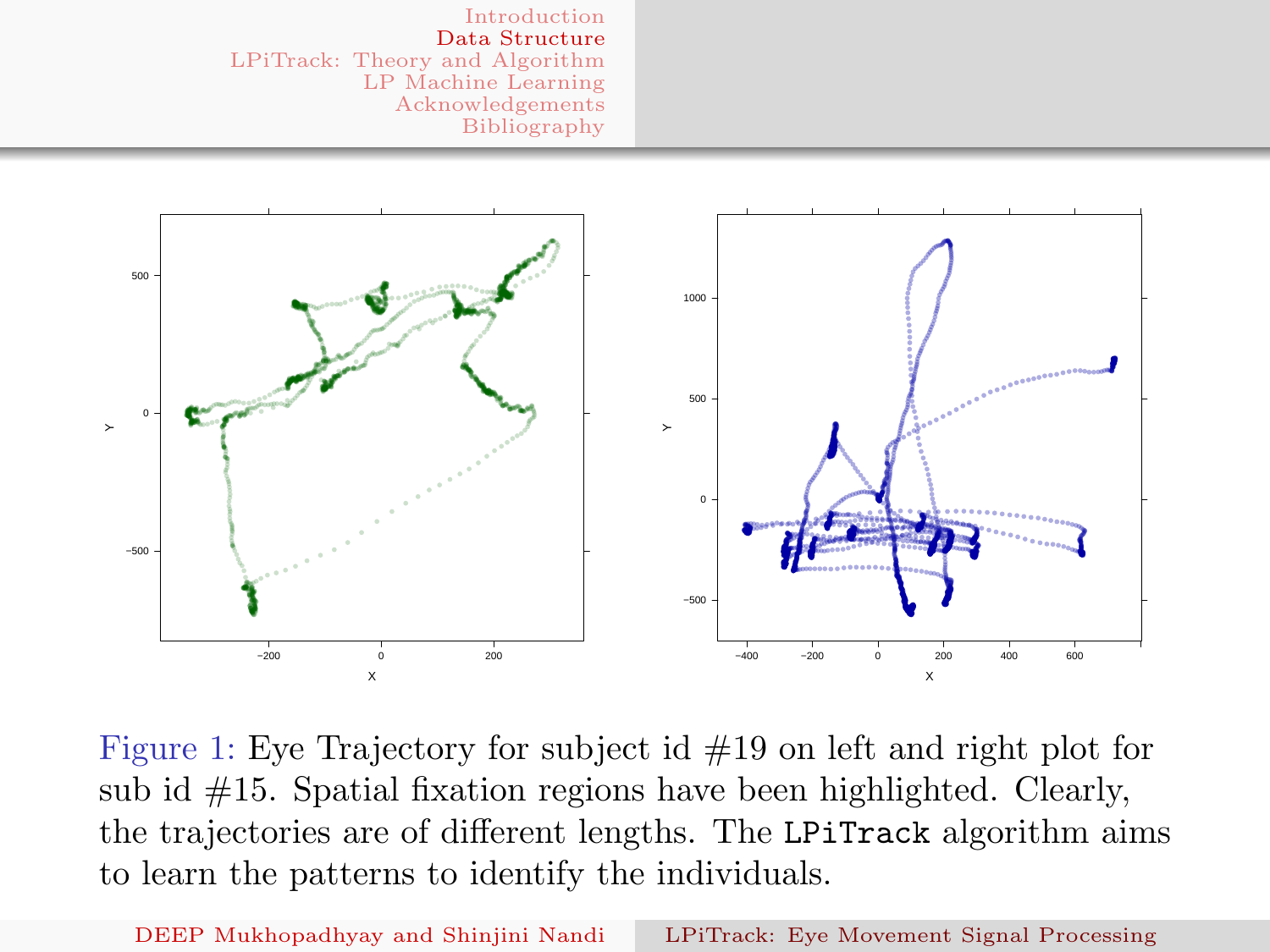| Sub.id    |                                                                  |          | Eye Gaze Points |          |  |  |
|-----------|------------------------------------------------------------------|----------|-----------------|----------|--|--|
| s1        | x 703.72 702.63 $\cdots$ -200.82                                 |          |                 |          |  |  |
|           | y $-259.22$ $-261.6$ $\cdots$ $-84.94$                           |          |                 |          |  |  |
| s2        | $x -60.23 -58.61 \cdots 69.38 \cdots 88.58 \cdots 15.56$         |          |                 |          |  |  |
|           | y -839.59 839.29 $\cdots$ 155.07 $\cdots$ 94.16 $\cdots$ -339.91 |          |                 |          |  |  |
| $\bullet$ |                                                                  | $\cdots$ |                 | $\cdots$ |  |  |
| s34       | $x -582.25 -581.16 \cdots -52.36 \cdots 274.11$                  |          |                 |          |  |  |
|           | y -1169.1 -1168.5 $\cdots$ -783.43 $\cdots$ -575.76              |          |                 |          |  |  |

Trajectories are of DIFFERENT LENGTHS, vary from 891 to 22, 012. Machine learning tools are NOT directly applicable in this raw format. The solution lies in efficiently representing these non-standard trajectory data by means of "statistical parameters"–Representation Learning.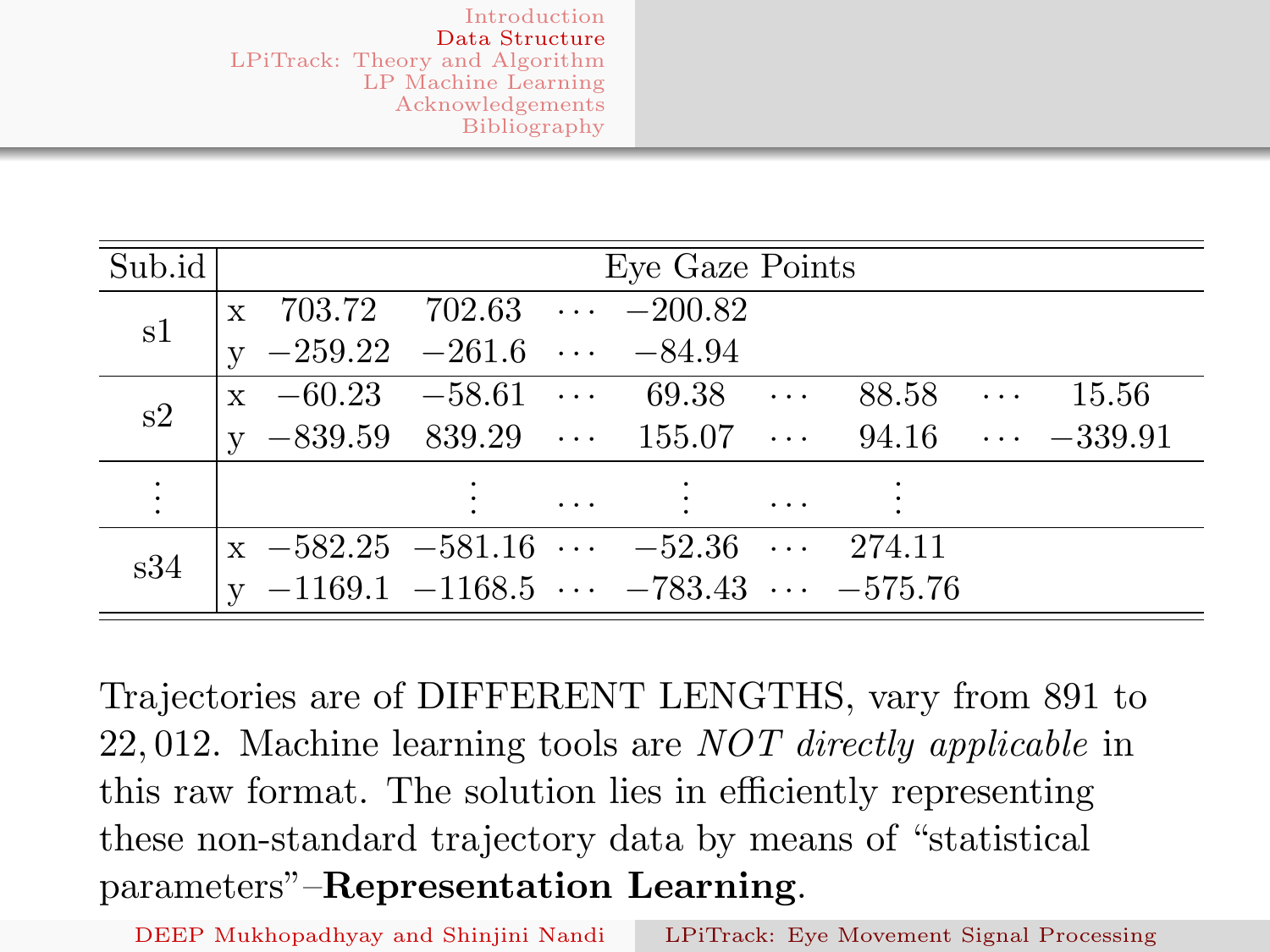LP Transform Coding LPTime LP Spatial Correlation LP Shape Detector LP Representation Learning

# Concept 1. LP Transform Coding

The foundation of our algorithm is based on LP orthonormal representation of stochastic processes in Hilbert space.

#### <span id="page-9-0"></span>[Theorem](#page-6-0)

[Let](#page-20-0)  $\{X(t), t \in \mathbb{T}\}\$  $\{X(t), t \in \mathbb{T}\}\$  $\{X(t), t \in \mathbb{T}\}\$ ,  $\mathbb T$  [being index set of interest](#page-14-0) be any arbitrary(non-Gaussian discrete or continuous) zero-mean random process with finite second order moments. Then  $\{X(t)\}$  can be represented as follows (that converges in  $L_2$  sense in the corresponding Hilbert functional space)

$$
X(t) = \sum_{j=1}^{\infty} LP[j; X(t)] T_j[X](t), \qquad (1)
$$

where  $\{T_i|X|(t), j \in \mathbb{N}\}\$  are the LP polynomial basis functions, especially designed rank-transform based orthogonal function for the underlying process.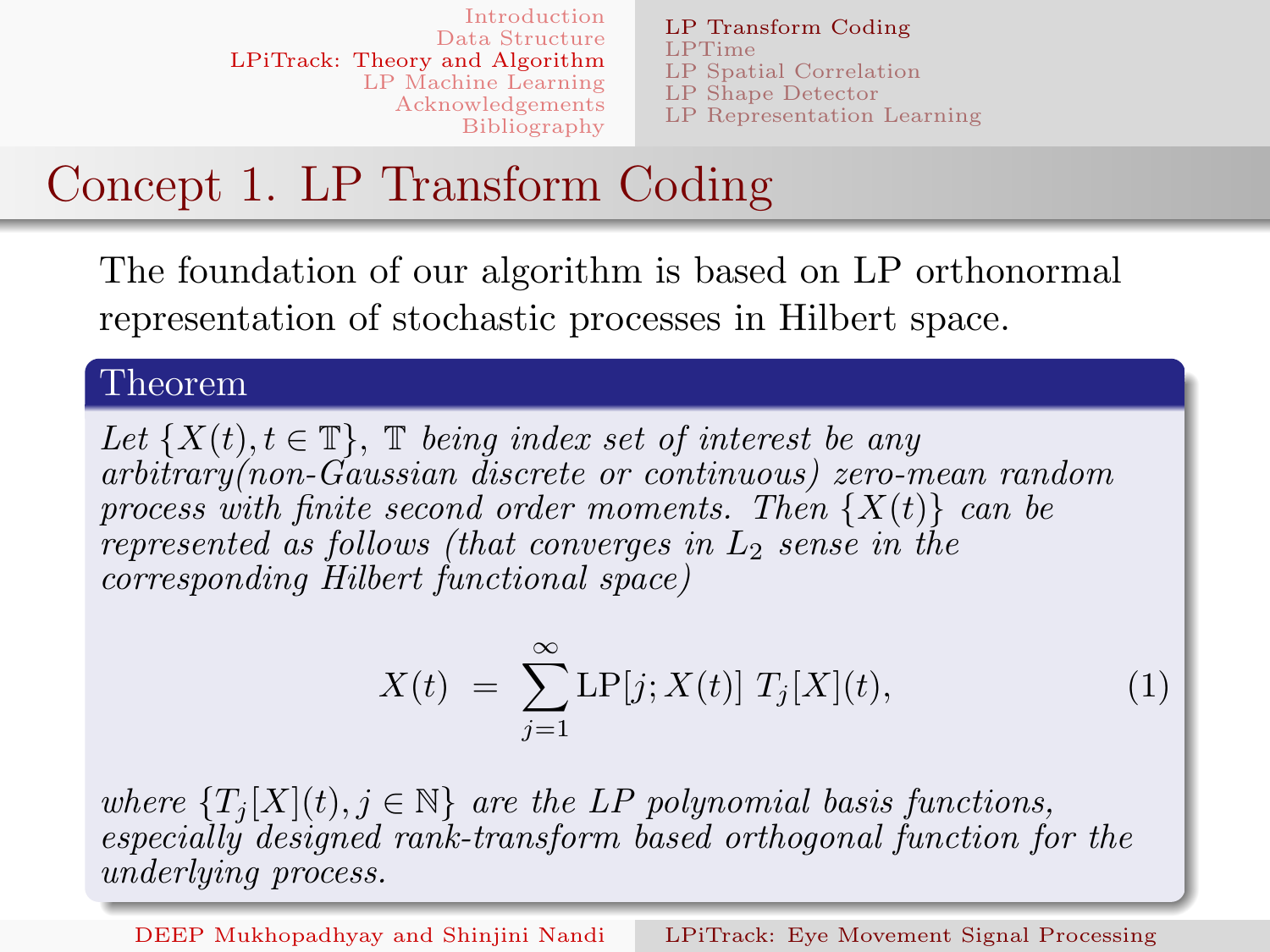LP Transform Coding LPTime LP Spatial Correlation LP Shape Detector LP Representation Learning

# Historical Significance

The idea of approximating a stochastic process by a linear [combination of or](#page-2-0)[thogonal polynomials wit](#page-9-0)h random coefficients [was](#page-15-0)[first](#page-15-0) [observed](#page-15-0) [by](#page-12-0) [Wiener](#page-12-0) [\(1938\),](#page-12-0) [famou](#page-12-0)sly known as *Wiener* [polynomial](#page-20-0) [chaos](#page-20-0). Wiener used Hermite polynomials to model Gaussian process. Hermite polynomial based approximation for Gaussian process achieves the optimal convergence (Cameron-Martin theorem), in fact, the rate is exponential. However if we have non-Gaussian process this representation is non-optimal and convergence rate may be substantially slower.

Our result can be viewed as a Nonparametric Generalization of Wiener's idea for any square-integrable random function  $X(t)$ .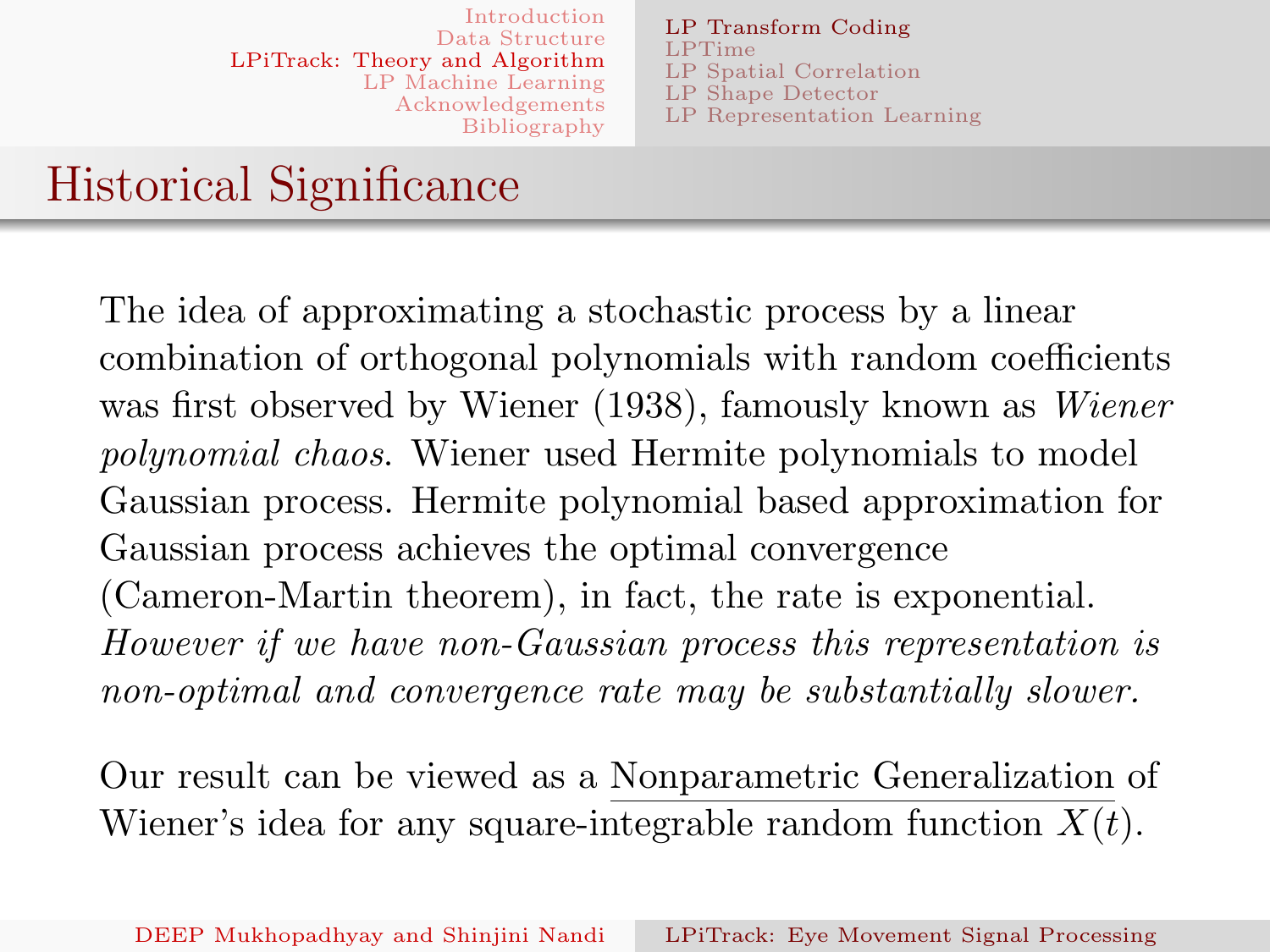LP Transform Coding LPTime LP Spatial Correlation LP Shape Detector LP Representation Learning

### Concept 2. LPTime

The trajectories are (i) extremely non-Gaussian, (ii) non-linear, and (iii) bi-variate (X-Y dynamics). How to proceed?

#### <span id="page-11-0"></span>[Definition](#page-9-0)

[Transform](#page-20-0)  $X(t)$  i[nto](#page-14-0)  $Vec(T[X])(t) = {T_1[X](t), \ldots, T_m[X](t)}.$  $Vec(T[X])(t) = {T_1[X](t), \ldots, T_m[X](t)}.$ LPTime procedure models nonlinear process by specifying  $\ell$ th order vector autoregressive (VAR) of the following form:

$$
\text{Vec}(T[X])(t) = \sum_{k=1}^{l} A(k; l)\text{Vec}(T[X])(t-k) + \epsilon(t) \qquad (2)
$$

where  $A(k; l)$  are  $(m \times m)$  time-variant coefficient matrices and  $\epsilon(t)$  is multivariate centered Gaussian white noise with covariance  $\Sigma_{\epsilon}$ . This system describes the desired *joint dynamics*.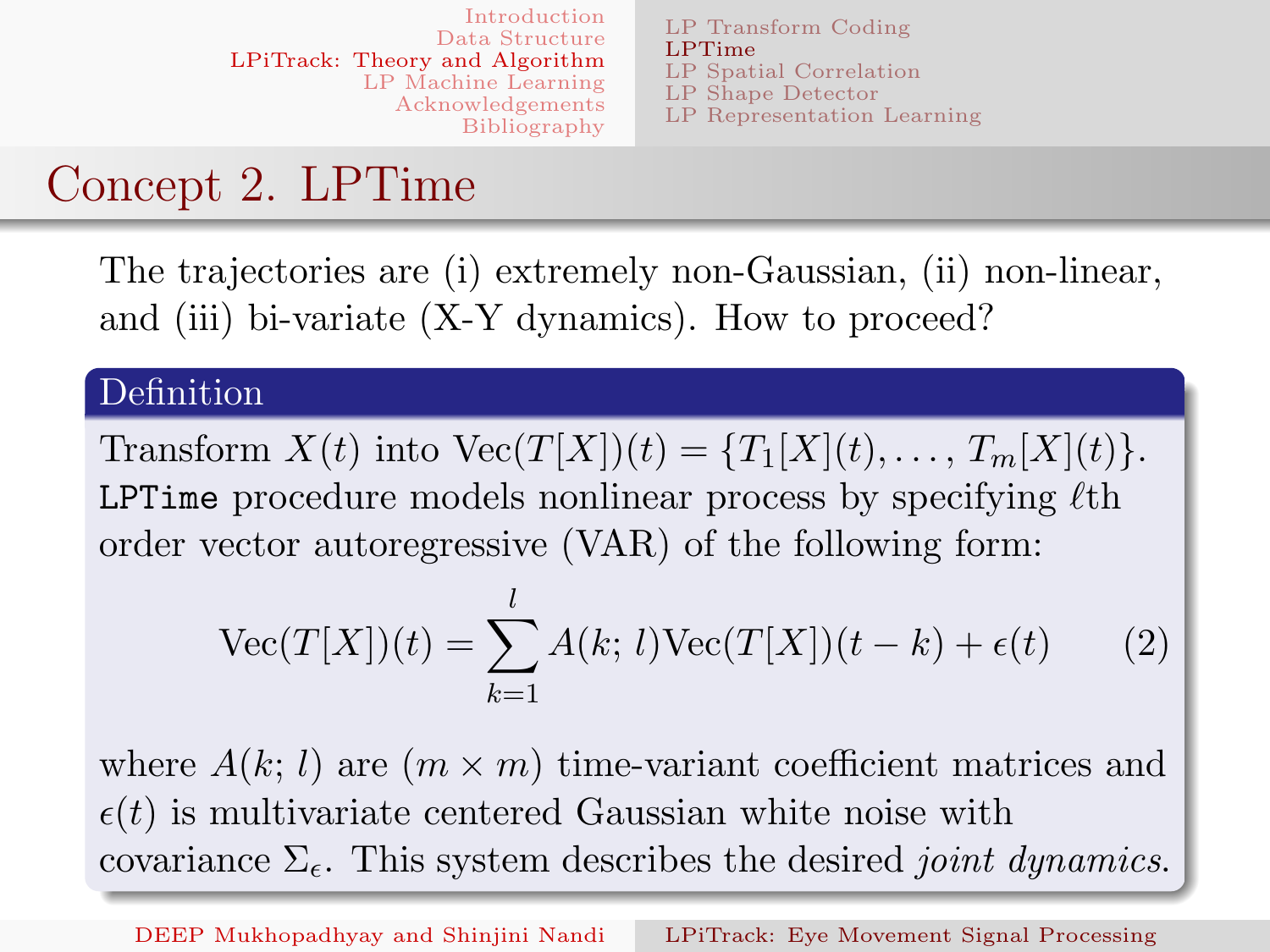LP Transform Coding LPTime LP Spatial Correlation LP Shape Detector LP Representation Learning

# Concept 3. LP Spatial Copula

<span id="page-12-0"></span>We capture the eye-fixation or clustering patterns using copula density that compactly represent the spatial dependence  $(X, Y)$ . [Current parametr](#page-6-0)[ic families of copulas are](#page-9-0) inadequate for our purpose [as we wo](#page-19-0)[uld](#page-13-0)[like](#page-13-0)[to](#page-13-0)[allow](#page-13-0)[arbitrary](#page-13-0) dependence of the underlying spatial random process  $Z(x, y)$ .

### Definition

Compute LP-comoments spatial matrix

$$
LP[j, k; X, Y] = \mathbb{E}[T_j(X; X)T_k(Y; Y)] \text{ for } j, k > 0 \quad (3)
$$

which are orthogonal coefficients of copula density

$$
cop(u, v; X, Y) - 1 = \sum_{j,k>0} LP(j,k; X, Y)T_j[Q(u; X)] T_k[Q(v; Y)]
$$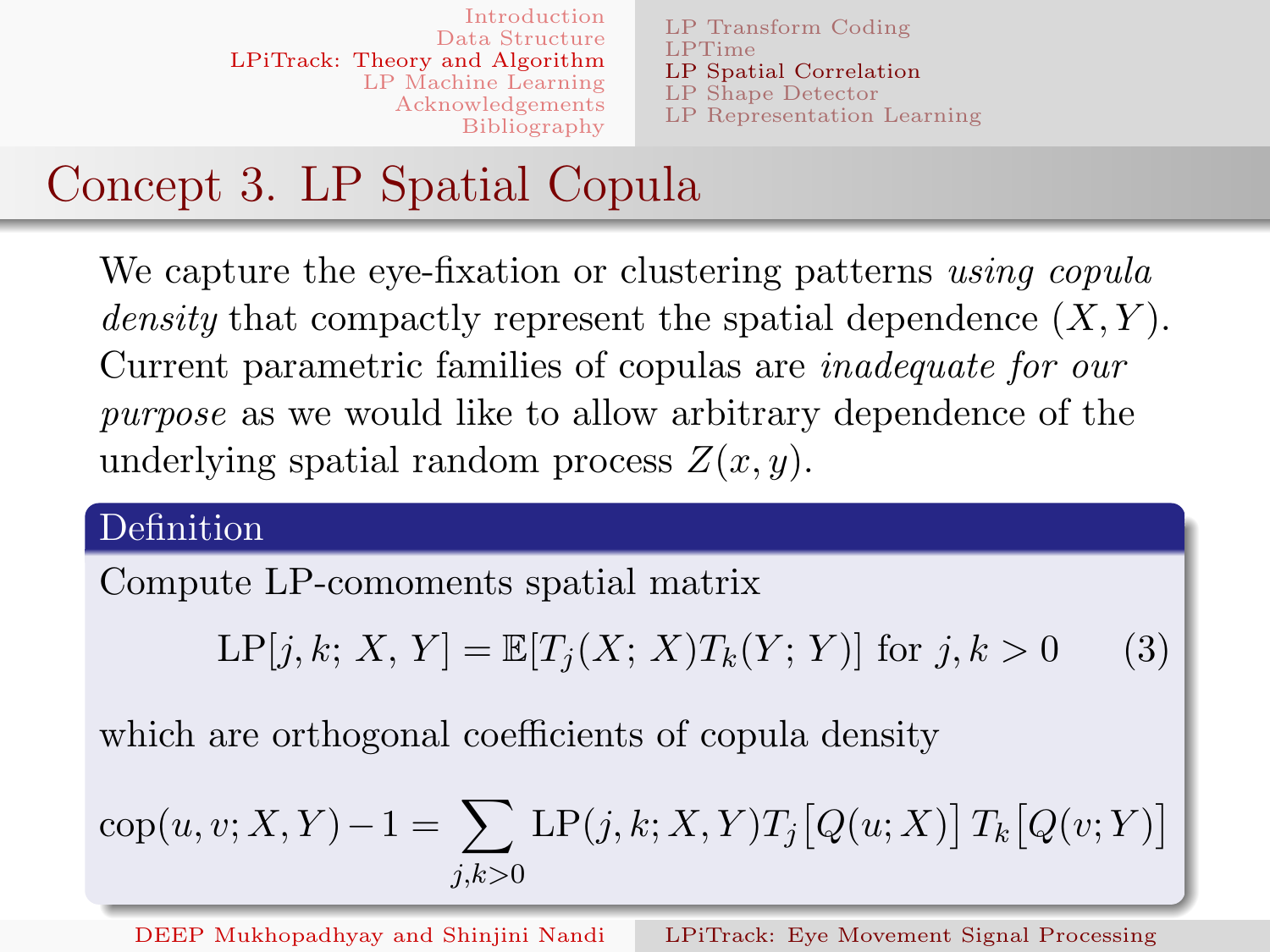LP Transform Coding LPTime LP Spatial Correlation LP Shape Detector LP Representation Learning

### Concept 4. LP Shape Detector

<span id="page-13-0"></span>The *shapes* of the X and Y coordinates distributions are clearly [informative. How](#page-2-0) to uniquely characterize the shape of the [distribution](#page-6-0) in a r[obust](#page-11-0)[way.](#page-11-0) [Moments](#page-11-0) [do](#page-11-0) not uniquely [characterize \(Hey](#page-20-0)[de, 1963\) the probability](#page-14-0) distribution  $+$  highly susceptible to extreme observations, not a robust signature.

#### Definition

For a random variable  $X$  define

 $\text{LP}[j; X] \equiv \text{LP}(j, 0; X, X) = \text{Cor}[X, T_j(X; X)], \text{ for } j > 0, (4)$ 

which are the "coordinate" of the random variable  $X$  in the LP Hilbert functional space.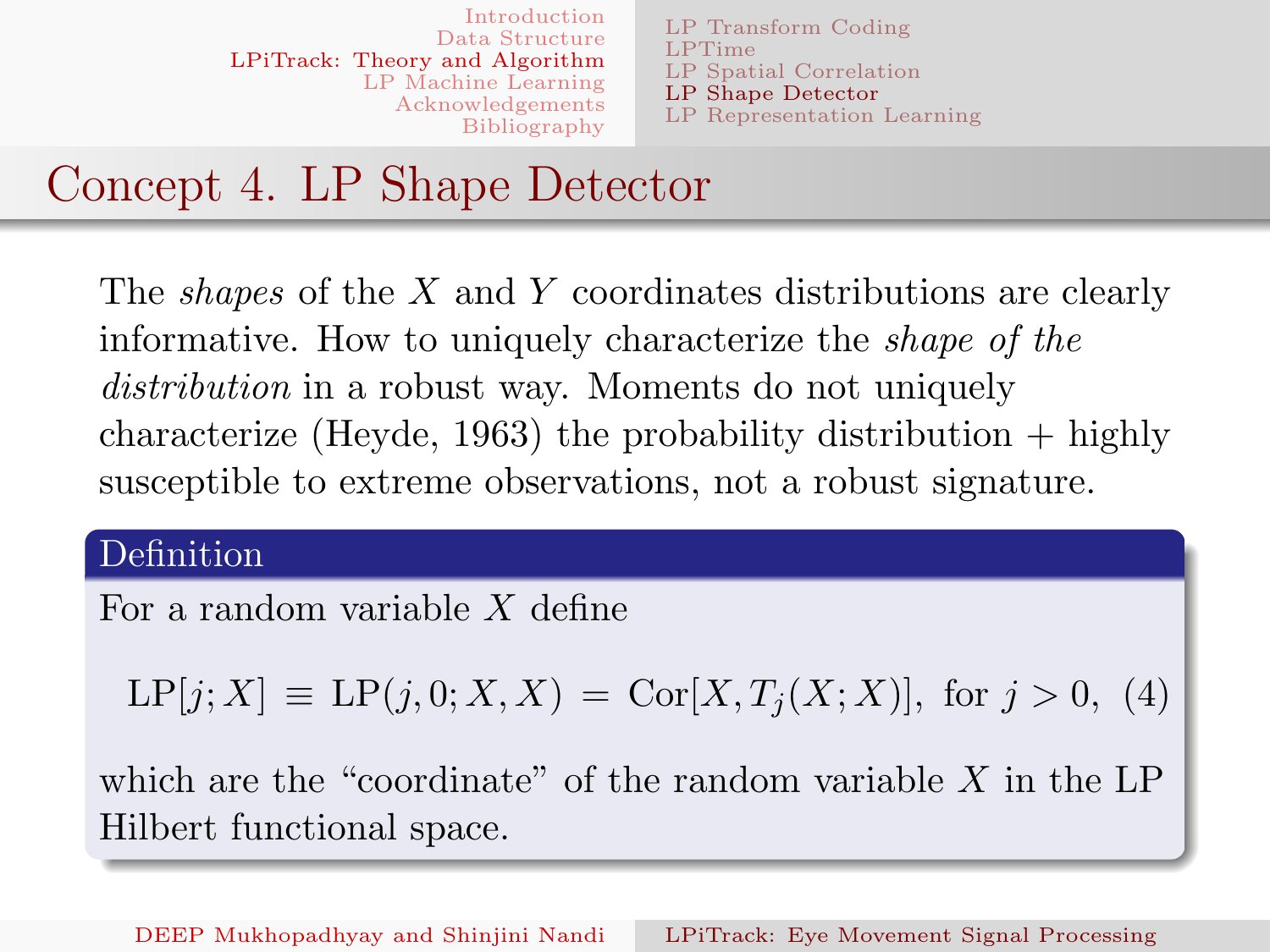LP Transform Coding LPTime LP Spatial Correlation LP Shape Detector LP Representation Learning

Concept 5. LP Representation Learning

<span id="page-14-0"></span>

Mukhopadhyay and Parzen (2014): "What comes first - a parametric model or sufficient statistics?" Unlike traditional statistical modeling we first converts data into sufficient statistics and then constructs model.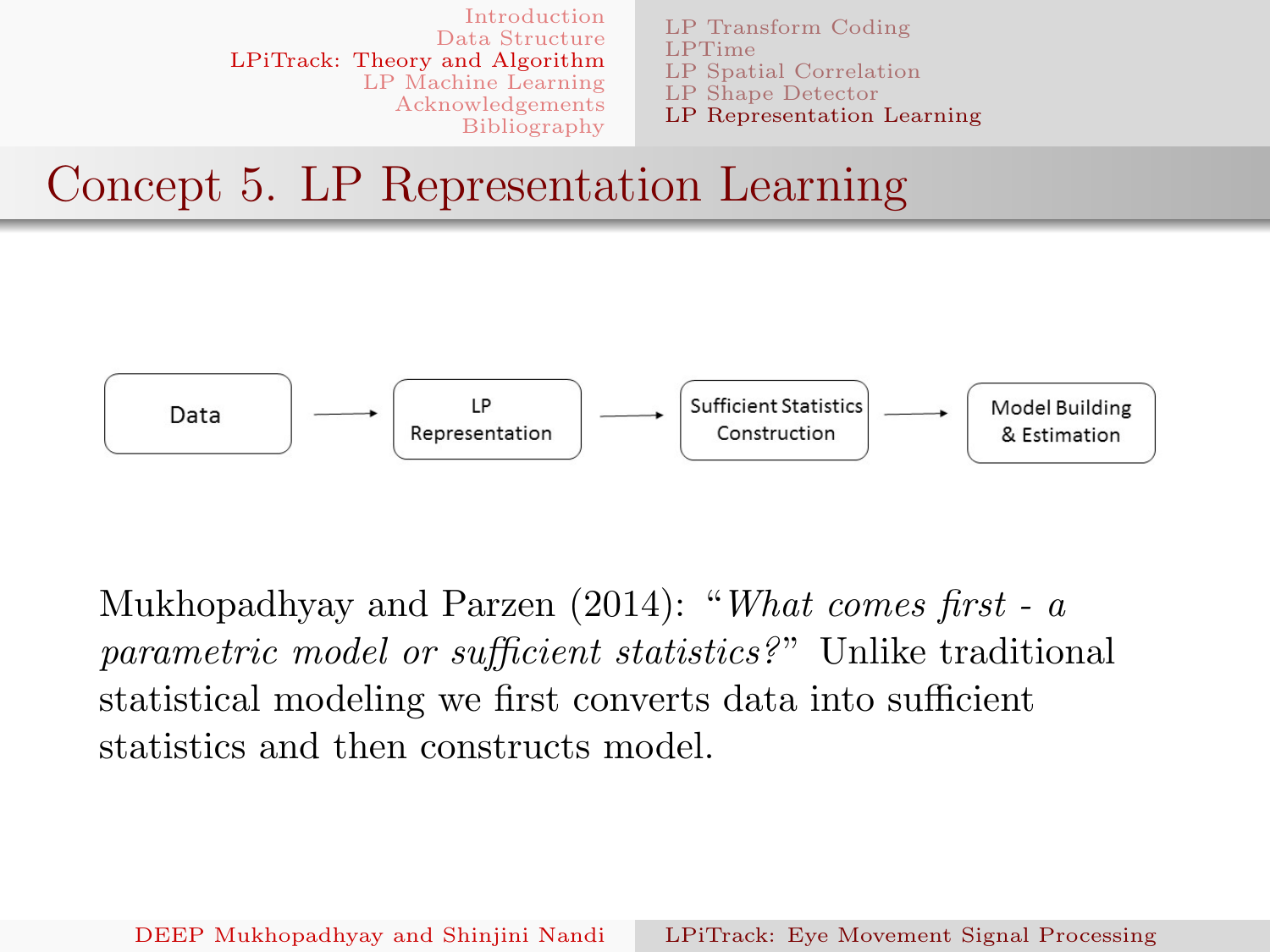### Performance

<span id="page-15-0"></span>[We applied the](#page-19-0) LPiTrack algorithm on the dataset provided for the second Eye Movements Verification and Identification Competition (EMVIC) organized as a part of 2014 International Joint Conference on Biometrics (IJCB).

Classification with 34 classes based on the LP Transformed features.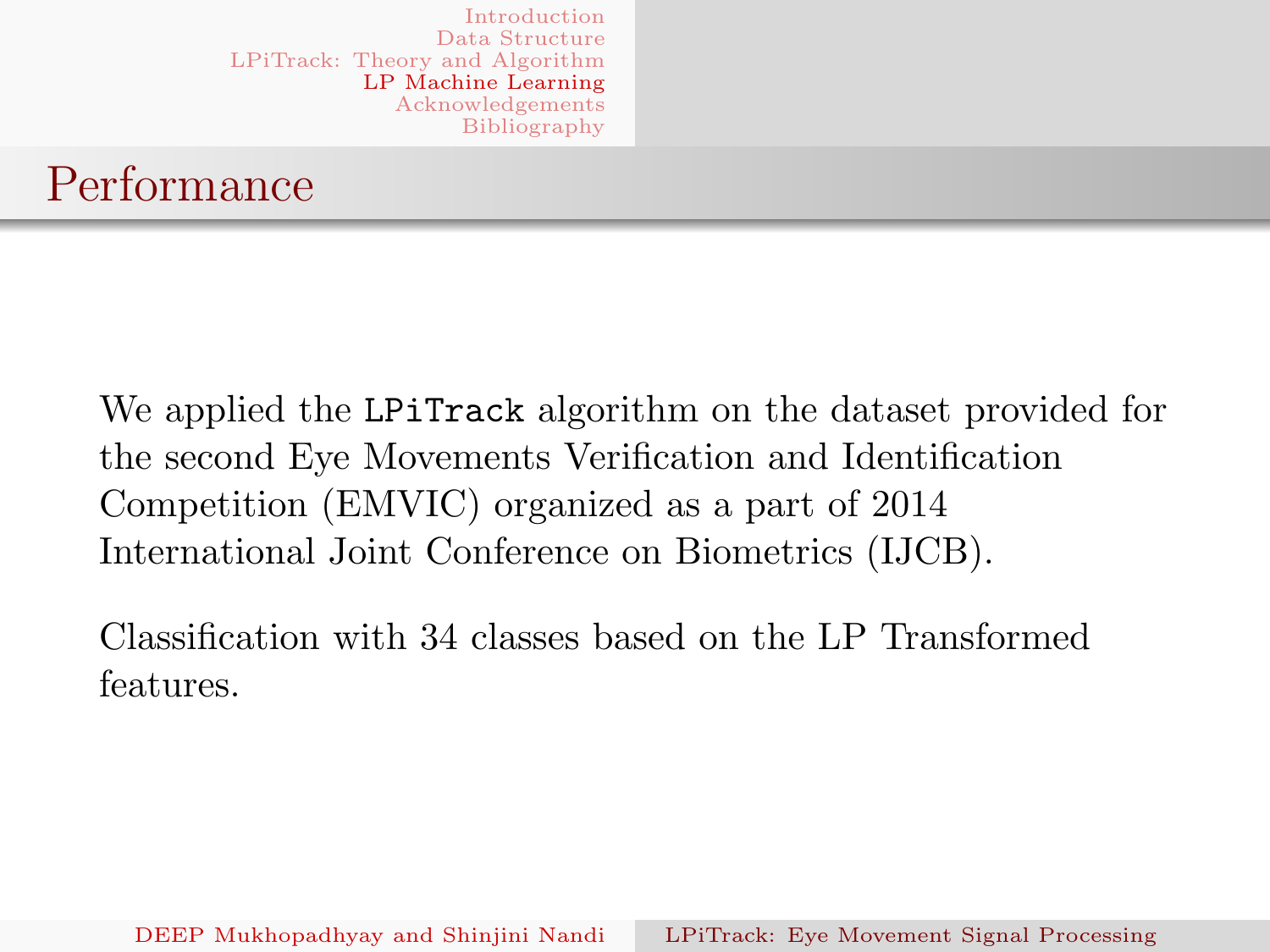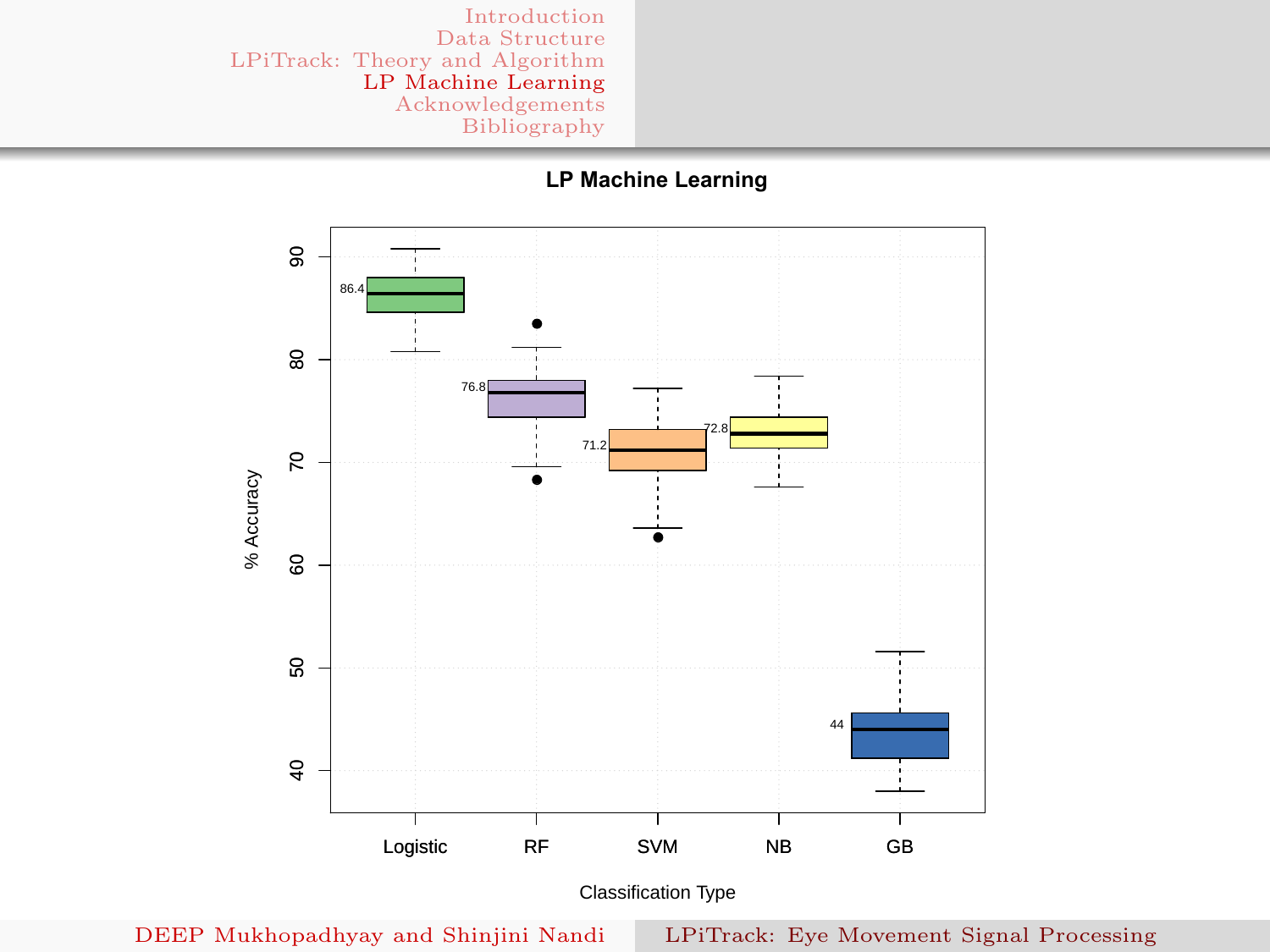### Contest Validation set

- A fixed hold-out (unlabeled) test set representing 41% of [the original da](#page-2-0)ta was retained for evaluation by officials of [2014](#page-9-0)[IEEE](#page-9-0)[Bi](#page-9-0)ometrics Council.
- [Number](#page-20-0) [of](#page-20-0) [co](#page-20-0)mpeting algorithms were 82!
- Our proposed algorithm was able to correctly identify 81.5% of the individuals. Winner.

Conclusion: Our EMVIC data analysis shows that there is a genuine promise of using eye movement characteristics as a biometric feature. This 'personalized unique' eye movement patterns can be exploited for other purposes like early detection of Alzheimer's disease or measuring the effectiveness of TV commercials and many others.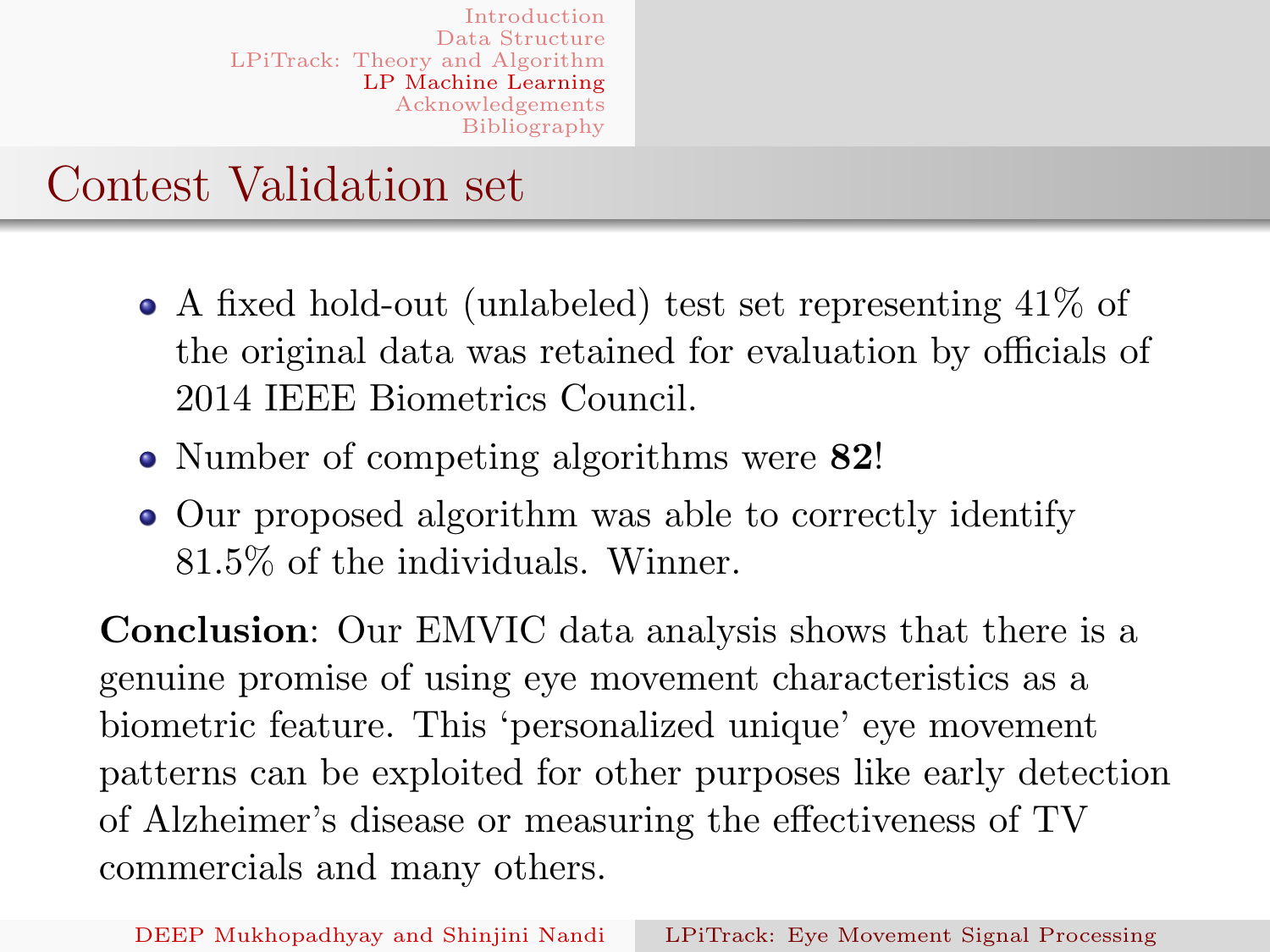#### CRAN - Package LPTime

LPTime: LP Nonparametric Approach to Non‐Gaussian Non‐Linear Time Series Modelling

Specially designed rank transform based Legendre Polynomial-like (LP) orthonormal transformations are implemented for non-linear signal processing.

| Version:                                                                            | $1.0 - 2$                                                                          |  |  |  |  |
|-------------------------------------------------------------------------------------|------------------------------------------------------------------------------------|--|--|--|--|
| Depends:                                                                            | orthopolynom                                                                       |  |  |  |  |
| Suggests:                                                                           | lattice                                                                            |  |  |  |  |
| Published:                                                                          | 2015-03-03                                                                         |  |  |  |  |
| Author:                                                                             | Subhadeep Mukhopadhyay, Shinjini Nandi                                             |  |  |  |  |
| Maintainer:                                                                         | Shinjini Nandi <shinjini.nandi at="" temple.edu=""></shinjini.nandi>               |  |  |  |  |
| License:                                                                            | GPL-2   GPL-3 [expanded from: GPL $(\geq 2)$ ]                                     |  |  |  |  |
| URL:                                                                                | http://sites.temple.edu/deepstat/d-products/                                       |  |  |  |  |
| NeedsCompilation: no                                                                |                                                                                    |  |  |  |  |
| CRAN checks:                                                                        | <b>LPTime</b> results                                                              |  |  |  |  |
| Downloads:                                                                          |                                                                                    |  |  |  |  |
| Reference manual:                                                                   | LPTime.pdf                                                                         |  |  |  |  |
| Package source:                                                                     | LPTime $1.0-2$ tar.gz                                                              |  |  |  |  |
| Windows binaries:                                                                   | r-devel: LPTime 1.0-2.zip, r-release: LPTime 1.0-2.zip, r-oldrel: LPTime 1.0-2.zip |  |  |  |  |
| OS X Snow Leopard binaries: r-release: LPTime 1.0-2.tgz, r-oldrel: LPTime 1.0-2.tgz |                                                                                    |  |  |  |  |
| OS X Mavericks binaries:                                                            | r-release: $LPTime$ 1.0-2.tgz                                                      |  |  |  |  |

#### We have an R-package. Go check it out!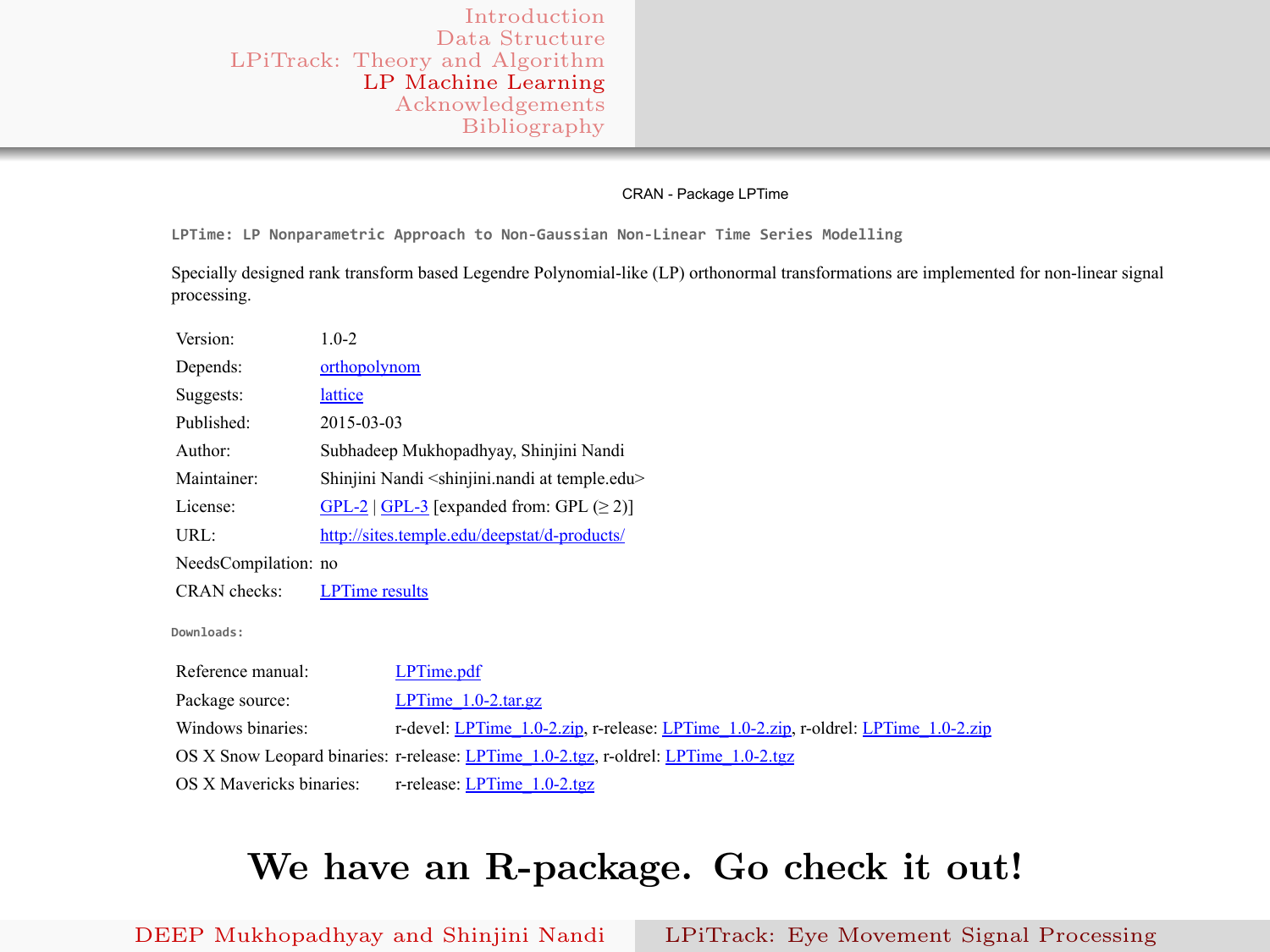### Acknowledgements

<span id="page-19-0"></span>[Our](#page-20-0) [special](#page-20-0) [thanks](#page-20-0) to Dr. Richard Heiberger for providing us many valuable computational tips to make LPiTrack a powerful fast algorithm that researchers from different fields can routinely use for mining eye-movement data.